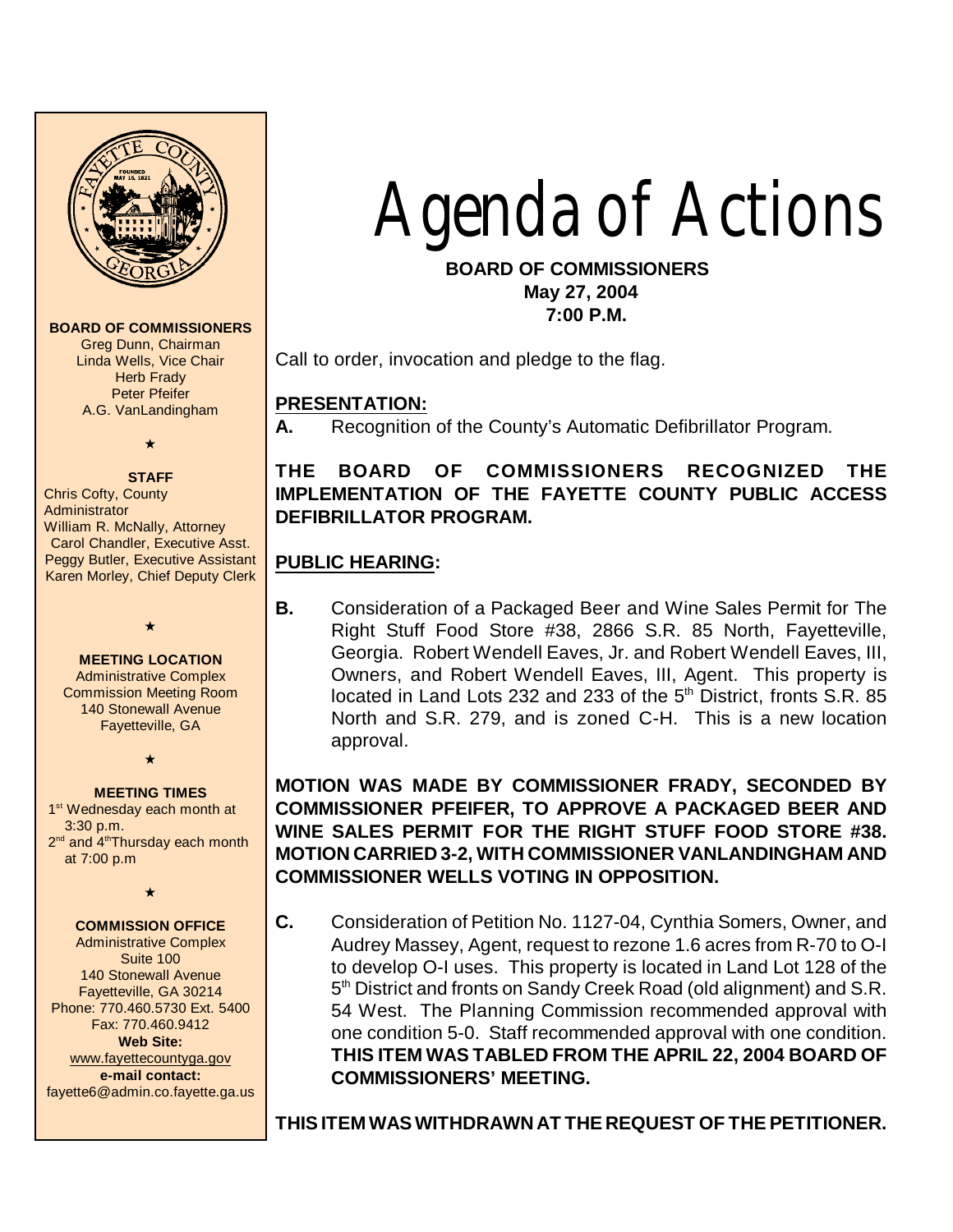**D.** Consideration of Petition No. 1128-04 Lee Center North, LLLP, Owners, and Julian H. Lee, Jr., Agent, request to rezone 12.698 acres from M-2 to M-1 to permit light industrial uses. This property is located in Land Lot 219 of the  $5<sup>th</sup>$  District and fronts on S.R. 314, Bethea Road and Longview Road. **THE PLANNING COMMISSION RECOMMENDED APPROVAL SUBJECT TO THE RECOMMENDEDCONDITION (4- 0). STAFF RECOMMENDED APPROVAL SUBJECT TO THE RECOMMENDED CONDITION.**

**MOTION WAS MADE BY COMMISSIONER VANLANDINGHAM, SECONDED BY COMMISSIONER FRADY TO APPROVE PETITION NO. 1128-04 WITH ONE CONDITION. MOTION CARRIED 5-0.**

**E.** Consideration of Petition No. 1129-04 H. Brian Jackson, Owner, and Southeast Properties, Inc., Agent, request to rezone 4.766 acres from O-I to C-H to develop Retail Development. This property is located in Land Lot 182 of the  $5<sup>th</sup>$  District and fronts on S.R. 54 East and Corinth Road. **THE PLANNING COMMISSION RECOMMENDED APPROVAL SUBJECT TO A REVISED RECOMMENDED CONDITION #3, AND THE DELETION OF RECOMMENDED CONDITIONS #1 AND #2. (4-0). STAFF RECOMMENDED APPROVAL WITH THREE (3) RECOMMENDED CONDITIONS.**

**MOTION WAS MADE BY COMMISSIONER VANLANDINGHAM, SECONDED BY COMMISSIONER DUNN, TO APPROVE PETITION NO. 1129-04 WITH THE REZONING FROM O-I TO CC AND WITH ONE CONDITION. MOTION CARRIED 4-1 WITH COMMISSIONER WELLS VOTING IN OPPOSITION.**

**F.** Consideration of proposed abandonment of a portion of Lisbon Road.

# **MOTION WAS MADE BY COMMISSIONER WELLS, SECONDED BY COMMISSIONER VANLANDINGHAM, TO APPROVE THE ABANDONMENT OF A PORTION OF LISBON ROAD AS DISCUSSED. MOTION CARRIED 5-0.**

#### **OLD BUSINESS:**

**G.** Consideration of Resolution 2004-09 calling for a Special Local Options Sales Tax Referendum on the November General Election ballot. **THIS ITEM WAS TABLED FROM THE MAY 5, 2004 BOARD OF COMMISSIONERS' MEETING.**

**MOTION WAS MADE BY COMMISSIONER WELLS, SECONDED BY COMMISSIONER VANLANDINGHAM, TO ADOPT RESOLUTION 2004-09 CALLING FOR A SPECIAL LOCAL OPTIONS SALES TAX REFERENDUM TO BE PLACED ON THE NOVEMBER GENERAL ELECTION BALLOT. MOTION CARRIED 5-0.**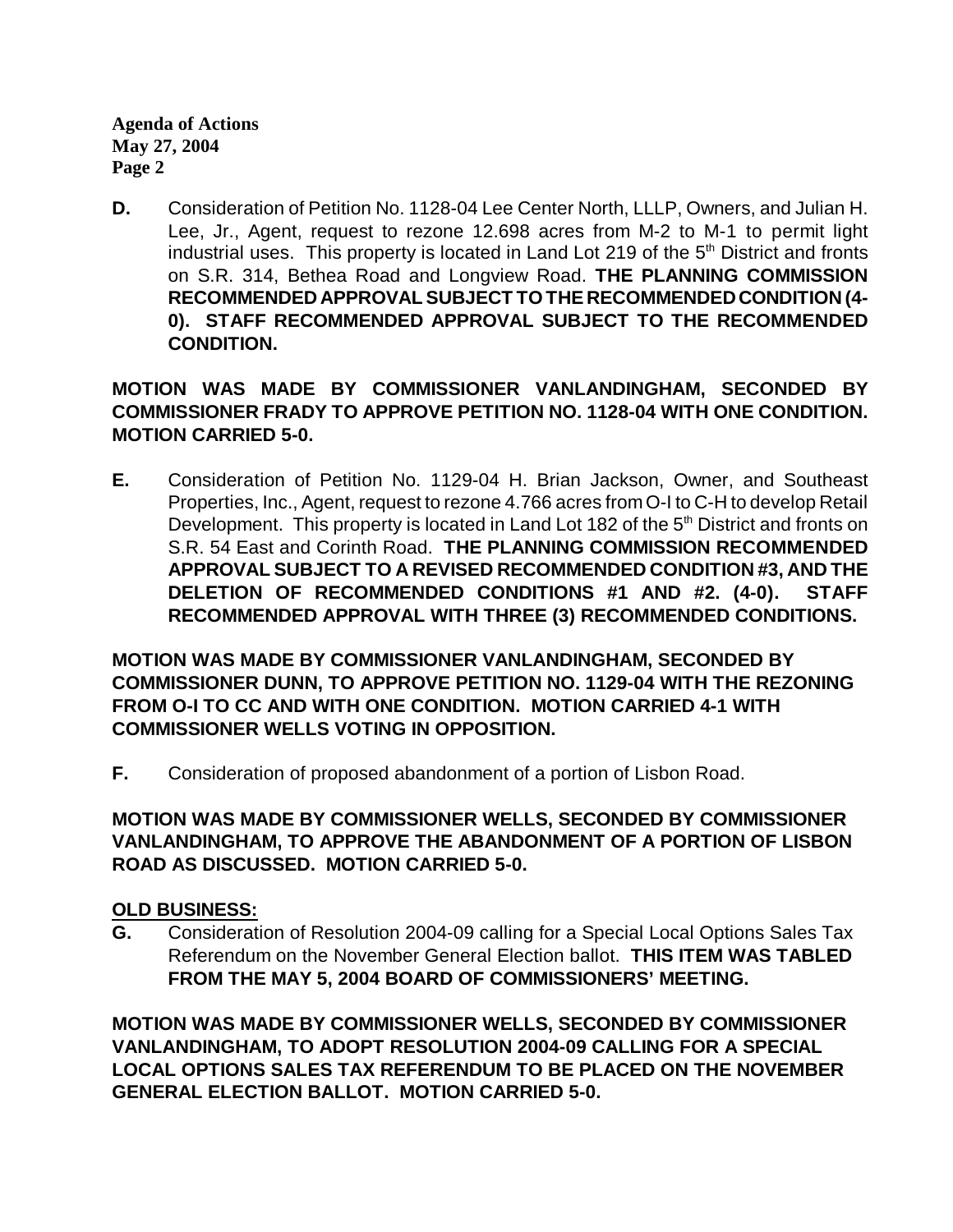**CONSENT AGENDA: MOTION WAS MADE BY COMMISSIONER WELLS, SECONDED BY COMMISSIONER PFEIFER, TO APPROVE THE CONSENT AGENDA AS PRESENTED. MOTION CARRIED 5-0.**

- **1.** Approval to release the title of a vehicle from the Sheriff's Department that was totaled in an accident and approval to order replacement vehicle.
- **2.** Approval to accept the HRSA Phase II Grant in the amount \$20,800 for the purpose of hosting a national board course in Basic and Advanced Disaster Life Support.
- **3.** Approval to allow the Board of Education to continue using the old Fire Station No. 7.
- **4.** Approval of the Water Conservation Plan and the Drought Contingency Plan as updated.
- **5.** Approval to amend FY04 budget to increase revenues and expenditures in the amount of \$1,355.22 to recognize a donation from the Soccer Association to upgrade the toilets to automatic flush systems.
- **6.** Approval of minutes for Board of Commissioners meetings held on May 5, 2004 and May 13, 2004.

#### **PUBLIC COMMENT:**

Members of the public are allowed up to five minutes each to address the Board on issues of concern other than those items which are on this evening's agenda.

**SUSAN LLOYD:** Susan Lloyd, 200 Shoreline Drive, expressed her concern about a house on her street that had been abandoned for quite some time.

**SAM CHAPMAN:** 175 Brechin Drive, expressed his concern about laws regarding equitable distribution and the fairness of the S.P.L.O.S.T. distribution.

# **STAFF REPORTS:**

**ATTORNEY DAVENPORT:** County Attorney Dennis Davenport asked for the Board's consideration in authorizing the Chairman to execute the Old McElroy Road Parking Agreement.

# **MOTION WAS MADE BY COMMISSIONER VANLANDINGHAM, SECONDED BY**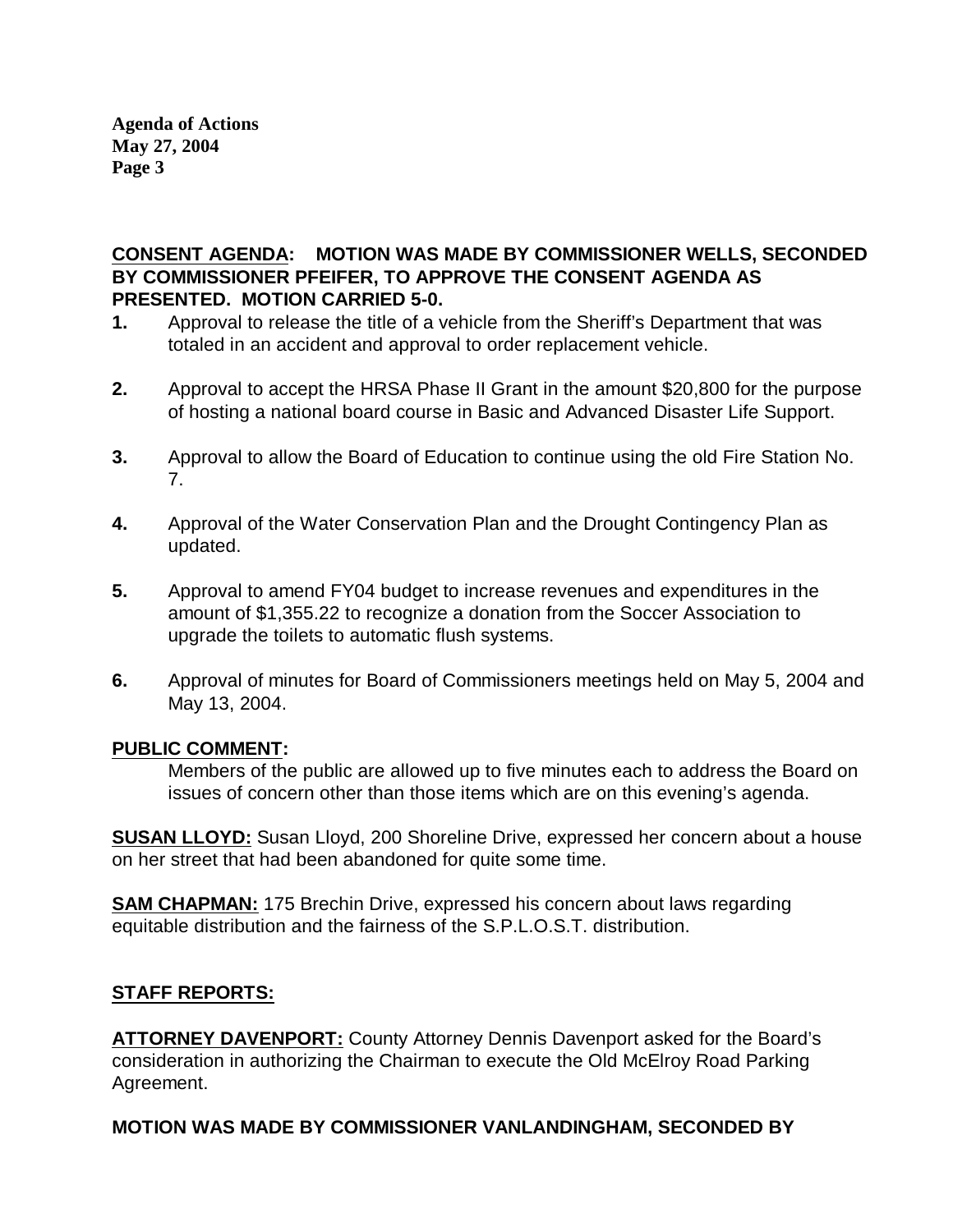# **COMMISSIONER WELLS, AUTHORIZING THE CHAIRMAN TO SIGN THE "OLD MCELROY ROAD PARKING AGREEMENT". MOTION CARRIED 5-0.**

**COMMISSIONER A.G. VANLANDINGHAM:** Commissioner VanLandingham reported to the Board that he had received a telephone call from an out-of-county citizen who wanted to pay a small fee to use the Farmers Market to sell their produce.

# **IT WAS THE CONSENSUS OF THE BOARD NOT TO ALLOW OUT-OF-COUNTY RESIDENTS USE THE FARMERS MARKET TO SELL THEIR PRODUCE.**

**ATTORNEY DAVENPORT:** Attorney Davenport asked for an Executive Session to discuss two real estate items and four legal items.

**MOTION WAS MADE BY COMMISSION WELLS, SECONDED BY COMMISSIONER PFEIFER, TO ADJOURN TO EXECUTIVE SESSION TO DISCUSS TWO REAL ESTATE ITEMS AND FOUR LEGAL ITEMS. MOTION CARRIED 5-0.**

**REAL ESTATE:** Attorney Davenport advised the Board on a real estate matter.

**MOTION WAS MADE BY COMMISSIONER WELLS, SECONDED BY COMMISSIONER FRADY, FOR THE COUNTY ATTORNEY TO PROCEED IN THIS MATTER. MOTION CARRIED 5-0.**

**REAL ESTATE:** Attorney Davenport advised the Board on a real estate matter.

**THE BOARD TOOK NO ACTION ON THIS MATTER.**

**LEGAL:** Attorney Davenport advised the Board on a legal matter.

#### **THE BOARD TOOK NO ACTION ON THIS MATTER.**

**LEGAL:** Attorney Davenport advised the Board on a legal matter.

# **MOTION WAS MADE BY COMMISSIONER WELLS, SECONDED BY COMMISSIONER FRADY, FOR THE COUNTY ATTORNEY TO PROCEED IN THIS MATTER. MOTION CARRIED 5-0.**

**LEGAL:** Attorney Davenport advised the Board on a legal matter.

# **THE BOARD TOOK NO ACTION ON THIS MATTER.**

**LEGAL:** Attorney Davenport advised the Board on a legal matter.